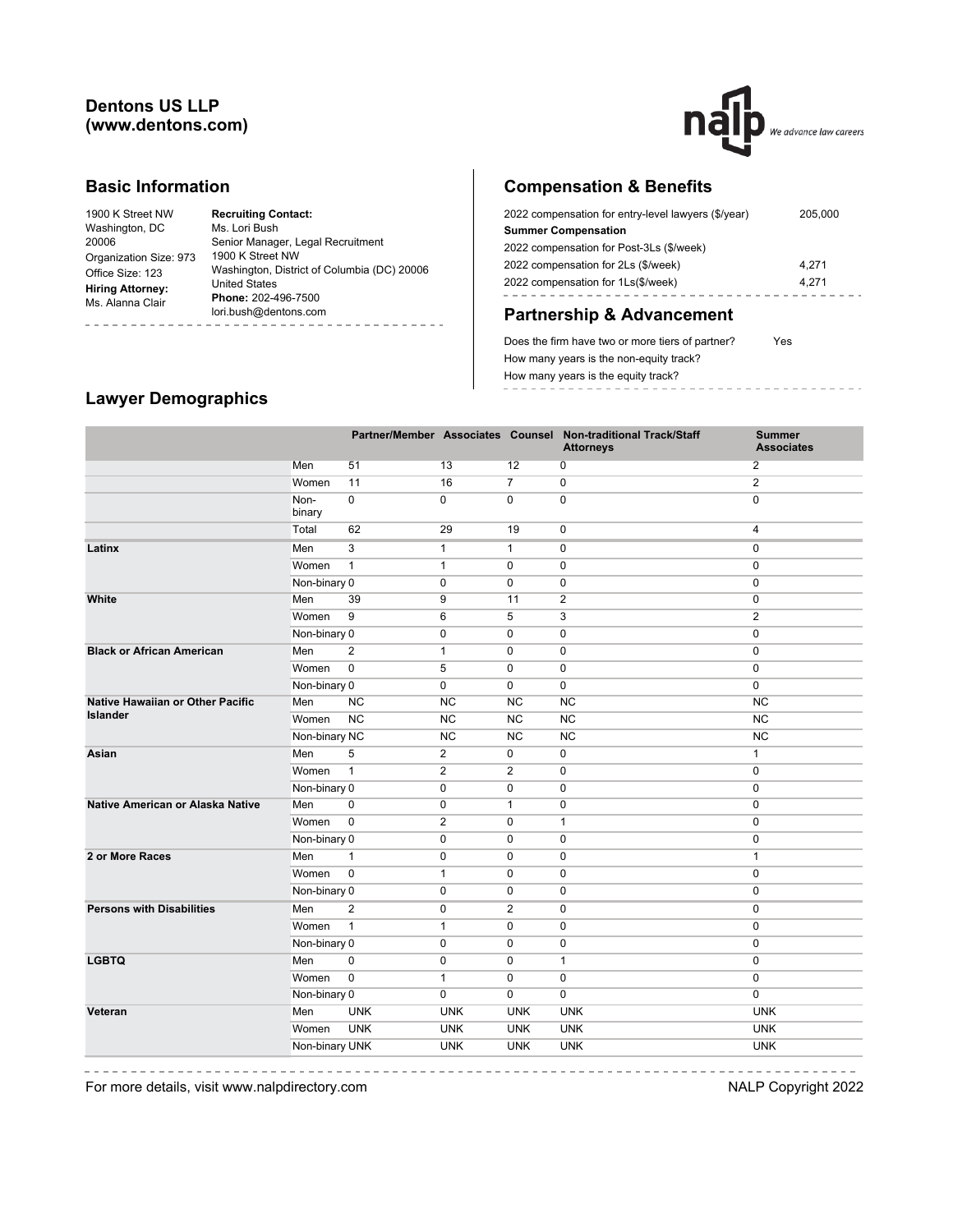

### **Pro Bono/Public Interest**

| Ben Weinberg<br>Pro Bono Partner<br>312-876-3101<br>benjamin.weinberg@dentons.com |           |
|-----------------------------------------------------------------------------------|-----------|
| Is the pro bono information indicated here firm-wide or specific to one office?   | Firm-wide |
| % Firm Billable Hours last year                                                   | 3.16%     |
| Average Hours per Attorney last year                                              | 49        |
| Percent of associates participating last year                                     | 85%       |
| Percent of partners participating last year                                       | 51%       |
| Percent of other lawyers participating last year                                  | 44%       |
| <b>Professional Development</b>                                                   |           |
| Evaluations                                                                       | Annual    |

| Does your organization use upward reviews to evaluate and provide feedback to supervising lawyers? | No  |
|----------------------------------------------------------------------------------------------------|-----|
| Rotation for junior associates between departments/practice groups?                                | No  |
| Does your organization have a dedicated professional development staff?                            | Yes |
| Does your organization have a coaching/mentoring program                                           | Yes |
| Does your organization give billable hours credit for training time?                               | Yes |
|                                                                                                    |     |

## **HIRING & RECRUITMENT**

|                                            |                | Began Work In                  |          |                                |          |  |
|--------------------------------------------|----------------|--------------------------------|----------|--------------------------------|----------|--|
| <b>LAWYERS</b>                             | 2020           | <b>Prior Summer Associates</b> | 2021     | <b>Prior Summer Associates</b> | 2022     |  |
| Entry-level                                | 0              | $\Omega$                       | 5        | 4                              | 3        |  |
| Entry-level (non-traditional track)        | $\Omega$       | 0                              | $\Omega$ | $\mathbf 0$                    | $\Omega$ |  |
| <b>Lateral Partners</b>                    | $\overline{2}$ | $\Omega$                       | 5        | $\mathbf 0$                    | $\Omega$ |  |
| Lateral Associates                         | 3              | $\Omega$                       | 4        | $\mathbf 0$                    | $\Omega$ |  |
| All Other Laterals (non-traditional track) | 3              | 0                              |          | $\mathbf 0$                    | $\Omega$ |  |
| Post-Clerkship                             | $\Omega$       | $\Omega$                       | $\Omega$ | $\mathbf 0$                    | $\Omega$ |  |
| LL.M.s (U.S.)                              | 0              | $\Omega$                       | $\Omega$ | $\mathbf 0$                    | $\Omega$ |  |
| $LL.M.s$ (non- $U.S.$ )                    | $\Omega$       | $\Omega$                       | 0        | $\mathbf 0$                    | $\Omega$ |  |
| <b>SUMMER</b>                              |                |                                |          |                                |          |  |
| Post-3Ls                                   | $\Omega$       | $\Omega$                       | $\Omega$ | $\mathbf 0$                    | $\Omega$ |  |
| 2 <sub>ls</sub>                            | 3              | $\Omega$                       | 3        | $\mathbf 0$                    | 4        |  |
| 1Ls                                        | 0              | 0                              | 0        | 0                              | $\Omega$ |  |

Number of 2021 Summer 3 2Ls considered for associate offers Number of offers made to summer 2L associates 3

General Hiring Criteria There is no typical candidate for our Summer Associate Program. We look for bright, innovative and hard-working people with diverse backgrounds and experiences. We want to see a strong record of academic success and extracurricular achievement. It's equally important that our Summer Associates can work well in a team and have the drive and willingness to take on significant responsibilities.

### **General Practice Areas**

| <b>GENERAL PRACTICE</b><br><b>AREAS</b> | <b>EMPLOYER'S</b><br><b>PRACTICE GROUP</b><br><b>NAME</b> | NO. OF<br><b>PARTNERS/MEMBERS</b> | NO. OF<br><b>COUNSEL</b> | NO. OF<br><b>ASSOCIATES</b> | NO. OF<br><b>ENTRY-LEVEL</b><br><b>PLACEMENTS</b><br>IN THIS<br><b>PRACTICE</b><br><b>AREA LAST</b><br><b>YEAR</b> | NO. OF<br><b>NON-TRADITIONAL</b><br><b>TRACK/STAFF</b><br><b>ATTORNEYS</b> |
|-----------------------------------------|-----------------------------------------------------------|-----------------------------------|--------------------------|-----------------------------|--------------------------------------------------------------------------------------------------------------------|----------------------------------------------------------------------------|
| <b>Banking, Finance</b>                 | Capital Markets                                           | 2                                 |                          |                             |                                                                                                                    | $\mathbf 0$                                                                |
| <b>Business, Corporate</b>              | Corporate                                                 |                                   | $\Omega$                 |                             |                                                                                                                    | $\Omega$                                                                   |
| <b>Labor and Employment</b>             | Employee Benefits &<br><b>Executive Compensation</b>      |                                   | 0                        |                             |                                                                                                                    | 0                                                                          |
| Energy                                  | Energy                                                    | 6                                 | c                        | 3                           |                                                                                                                    | 0                                                                          |